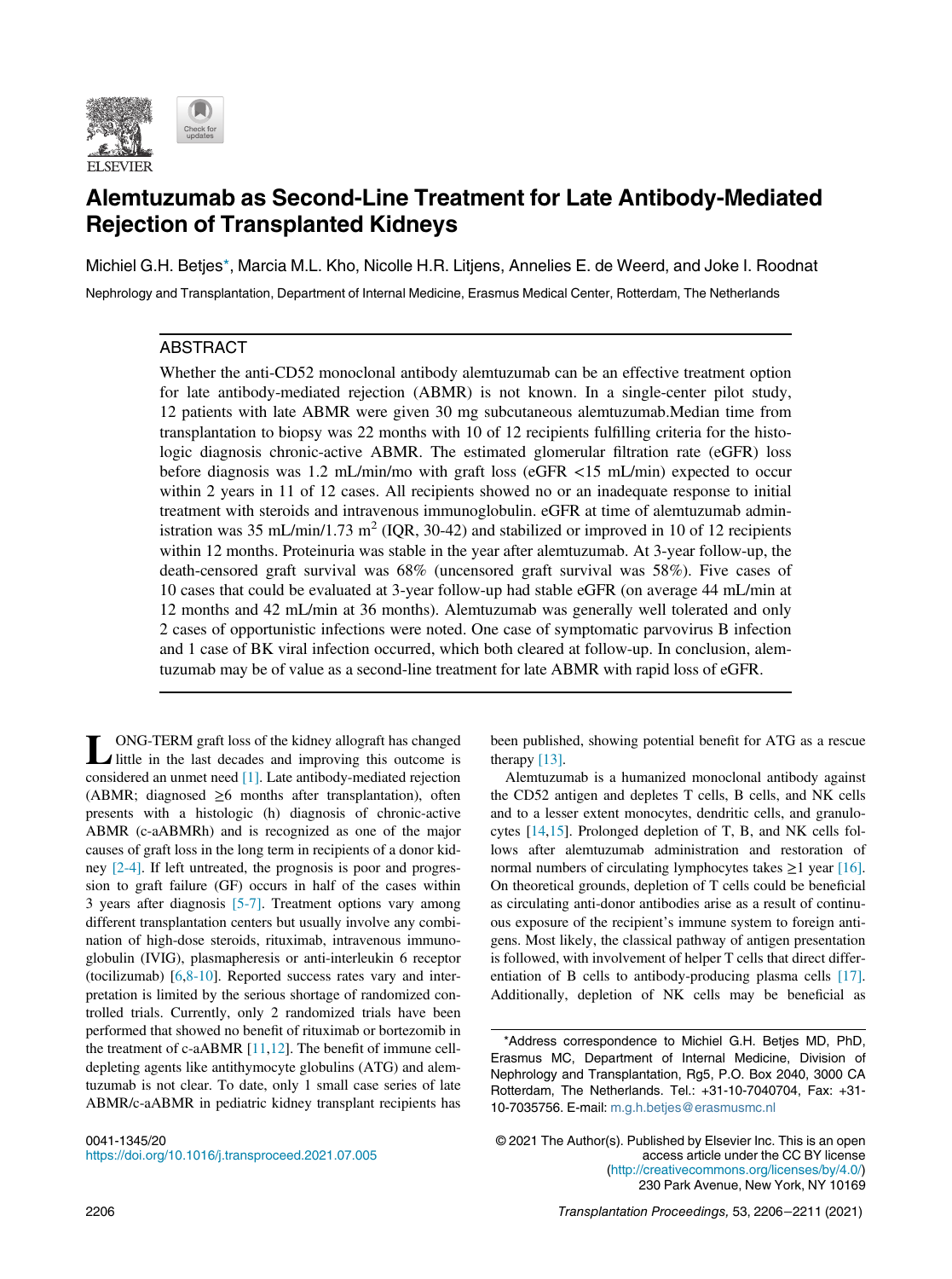<span id="page-1-0"></span>antibody-mediated cytotoxicity of these cells is likely involved in the pathogenesis of c-aABMR [18−[21,33\]](#page-5-12).

However, despite the potential of simultaneous T, B, and NK cell depletion as a treatment for late ABMR, there is a paucity of data. In our center, patients with a biopsy-proven diagnosis of late ABMR/c-aABMR are treated with a combination of high-dose steroids and IVIG. In our experience, this leads to a favorable attenuation of estimated glomerular filtration rate (eGFR) loss and degree of proteinuria in about 60% of cases with prolongation of graft survival [\[5\].](#page-5-2) In nonresponding cases with a rapid loss of eGFR, alemtuzumab was given as a secondline salvage treatment.

Our results show that a favorable clinical response can lead to a significant number of rescued kidney transplants that would otherwise be lost within 2 years after diagnosis.

#### MATERIAL AND METHODS Study Population

Twelve recipients of a kidney transplant with a kidney biopsy-proven diagnosis of ABMR ≥6 months after transplantation received second-line rescue treatment with subcutaneous alemtuzumab 30 mg. First-line standard treatment had been IV methylprednisolone 1000 mg for 3 days in combination with a single infusion of IVIG 1 g/kg [\[5\]](#page-5-2). All kidney transplantations were ABO-blood group compatible with a negative complement-dependent cytotoxicity (CDC) assay before transplantation and no donor-specific antibodies against HLA. The clinical and demographic characteristics of the cases included are shown in [Table 1.](#page-1-0) All recipients had a follow-up of ≥12 months after alemtuzumab with regular assessment of renal function and proteinuria. A formal flow chart cannot be given but in our center, about 180 kidney transplantations each year are performed and ABMR is relatively rare with an incidence of about 3% within the first year. The cases described here are the only cases of late ABMR that we have treated with alemtuzumab within the period 2014 to 2019. At our center, we do not give plasma exchange for late ABMR because of disappointing results in accordance with the experience by others with late ABMR [\[9\]](#page-5-13).

<span id="page-1-1"></span>The decision to treat with alemtuzumab as rescue therapy was essentially made on clinical grounds and was based on the rapid decline of eGFR over time, with an expected graft loss within 1 to 3 years and insufficient or no response after standard treatment. These aspects were balanced against the clinical condition and frailty of the patient and the remaining kidney function at that time  $(eGFR > 20 \text{ mL/min})$ . After alemtuzumab treatment, the immunosuppressive drugs were unchanged except for 1 recipient who was switched from everolimus to tacrolimus.

The HLA-typing of donor and recipient, CDC assays with calculation of panel-reactive antibodies (PRA; % of PRA, positive if  $>4\%$ ) and assessment of donor-specific antibodies (DSA) were performed at the immunohematology laboratory Leiden as described previously [\[3\]](#page-5-14).

At time of biopsy, the clinical and laboratory data, as shown in [Table 1,](#page-1-0) were collected. Renal biopsies were scored according to the Banff 2017 criteria by an experienced renal pathologist [\[22\].](#page-5-15) Not all recipients had detectable donor-specific anti-HLA antibodies at time of diagnosis or positive C4d staining in the diagnostic kidney biopsy [\(Fig 1](#page-2-0)). Diagnosis of ABMR by using the criteria of either C4d or presence of DSA has unfortunately a major drawback as both are not always present. The 30% positivity of C4d in the biopsy is not an uncommon finding using immunohistochemistry in cases of (even DSA-positive) ABMR. This has tempered the initial enthusiasm for this marker as a criterion for ABMR. Similarly, DSA (meaning anti-donor HLA

Table 1. Clinical and Demographic Characteristics of Recipients With Late ABMR

| Men/Women                                            | 6/6            |
|------------------------------------------------------|----------------|
| Age at transplantation in median years (range)       | 55 (13-67)     |
| Underlying disease                                   |                |
| Polycystic disease                                   | 2              |
| Diabetes mellitus                                    | 2              |
| Glomerulonephritis                                   | 5              |
| Reflux/Amyloid/Unknown                               | 3              |
| Type of donor kidney: living/deceased                | 9/3            |
| Recipients with re-transplantation, n (%)            | 3(25)          |
| Median number of HLA-mismatches                      |                |
| Class I                                              | 3              |
| Class II                                             | 1              |
| Class I and II                                       | $\overline{4}$ |
| PRA >4% at time of transplantation, $n$ (%)          | 5(42)          |
| Time after kidney transplantation to diagnosis (mo)* | 22 (14-47)     |
| Time of follow-up after diagnosis (mo)               | 24 (19-51)     |
| At time of diagnostic biopsy                         |                |
| eGFR in mL/min/1.73 m <sup>2</sup>                   | 43 (36-48)     |
| Urine protein/Creatinine ratio (mg/mmol)             | 97 (16-164)    |
| At time of alemtuzumab administration                |                |
| eGFR in mL/min/1.73 $m2$                             | 35 (30-42)     |
| Urine protein/creatinine ratio (mg/mmol)             | 70 (13-181)    |
| Immune suppression at time of diagnosis              |                |
| Tacrolimus/MMF/Prednisone                            | 4              |
| Tacrolimus/MMF                                       | 6              |
| Tacrolimus/Prednisone                                | 1              |
| Tacrolimus/Everolimus                                | 1              |
| Donor-specific antibodies detected                   |                |
| Anti-HLA I only/anti-HLA II only                     | 0/4            |
| Anti-HLA I and II                                    | 1              |
| ABMR/ABMRh <sup>†</sup>                              | 1/1            |
| c-aABMR/c-aABMRh                                     | 7/3            |

ABMR, antibody-mediated rejection; c-aABMR, chronic-active ABMR; caABMRh, chronic-active ABMR by histology; eGFR, estimated glomerular filtration rate; MMF, mycophenolate mofetil; PRA, panel-reactive antibodies.

All values given in medians with 25th-75th percentile between parenthesis.

ABMR by Banff criteria, ABMRh by histology criteria, c-aABMR by Banff criteria, c-aABMRh by histology criteria.

antibodies) are usually detected in about 40% to 60% of cases with histologic findings in the renal biopsy that could fit the diagnosis of ABMR. In cases of c-aABMR the presence or absence of anti-HLA DSA is not related to the histology by Banff criteria and, more importantly, graft survival [\[32\].](#page-5-16) For this reason, the term ABMRh (h for histology) to define the cases of ABMR that do not fit in the most recent Banff criteria was introduced. The Banff criteria of 2015 allowed to call these cases suspicious ABMR but this category was dropped in Banff 2017, creating a category of cases with rejection that most clinicians interpret as humoral rejection (or at least not-T cell-mediated rejection) but without a Banff diagnosis. Therefore, if the first 2 Banff criteria were fulfilled a diagnosis of (chronic-active) ABMR histology (ABMRh) was made, in accordance with recent publications [[5,](#page-5-2)[22,](#page-5-15)[23\]](#page-5-17). Chronic damage was assessed along the Banff criteria for glomerular endothelial basement membrane duplication, tubular atrophy, interstitial fibrosis, arteriolar hyalinosis, and vascular fibrous intimal thickening. A detailed description of the Banff classification is given in [Fig 1](#page-2-0), which shows microvascular inflammation with early signs of chronicity shown by glomerular membrane duplication in most cases. Detailed information on the number of cases with c-aABMRh and c-aABMR is given [Table 1.](#page-1-0)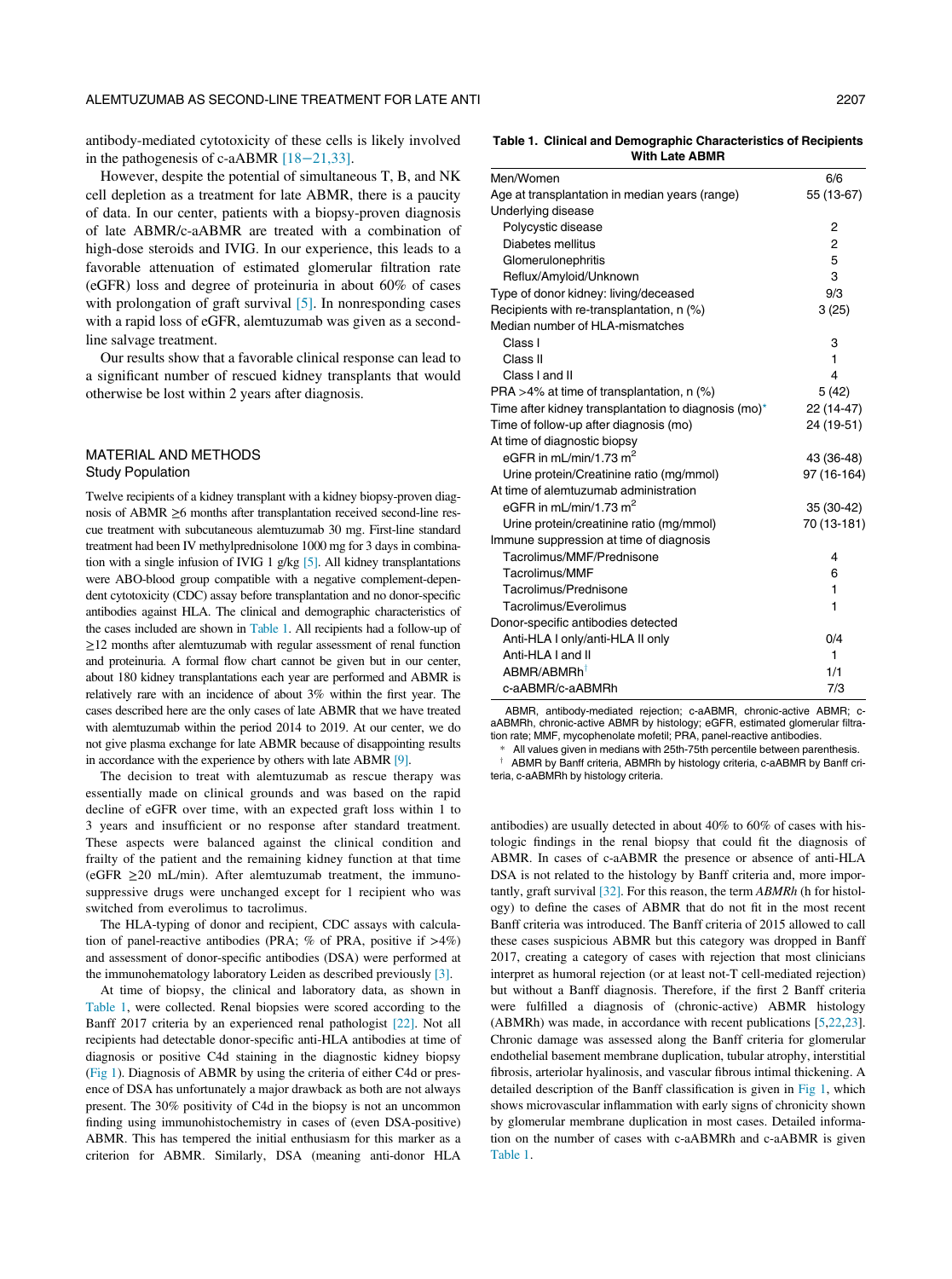<span id="page-2-0"></span>Fig 1. Banff scores, C4d positivity and the presence of donorspecific anti-HLA antibodies (DSA) are given for all cases of late ABMR ( $N = 12$ ). Inflammation (i), tubulitis (t), v (arteritis/ $v$ lesions), glomerulitis (g), peritubular capillaritis (ptc), interstitial fibrosis (ci), tubular atrophy (ct), glomerular endothelial cell basement membrane duplication (cg), arterial intimal thickening (cv), arteriolar hyalinosis (ah), mesangial thickening (mm), total inflammation (ti), inflammation in areas of interstitial fibrosis and tubular atrophy (i-IFTA), C4d positive in ptc, donor-specific antibodies (DSA absent light grey bar, present dark grey bar).

Allograft failure was defined by the need for starting dialysis treatment or kidney retransplantation. The local medical ethical committee approved the study (MEC-2015-222) and humans involved in this study were treated in accordance with the Declaration of Helsinki and the Declaration of Istanbul.

## Statistical analysis

Normally distributed data are expressed as mean  $\pm$  standard deviation, non-normally distributed data as median with the IQR  $(25<sup>th</sup> - 75th$  percentile). A  $P < .05$  was considered statistically significant. Differences between groups of non-normally distributed data were analyzed by the Mann-Whitney test and the Wilcoxon signed-rank test for paired data.

Death-censored graft survival was assessed by Kaplan−Meier analysis. Statistical analysis was performed with software SPSS version 21 (IBM, Armonk, NY, United States).

#### RESULTS

# Recipient Characteristics

The clinical and demographic characteristics of the cases included in this study are shown in [Table 1](#page-1-0). Age and kidney donor type (mostly living donor kidney) were representative for recipients in our transplantation center. The time from kidney transplantation to diagnosis of ABMR is relatively short, with a median of 22 months compared with the median of 6 years described in a recent case series of late ABMR patients from our center [\[5\].](#page-5-2) All recipients had stable trough levels of immunosuppressive drugs in the therapeutic range before the diagnosis of ABMR was made with no evidence for nonadherence to medication.

The average through level of tacrolimus at time of alemtuzumab administration was 6.8  $\mu$ g/L and did not change significantly during follow-up (7, 5.7, and 8  $\mu$ g/L at respectively 1-, 2-, and 3-year follow-up). Patients using prednisone continued with daily 7.5 mg and mycophenolate was continued and given in an average dose of 750 mg twice daily.

In 6 of 12 patients, DSA were detectable and in 4 of 12, C4d staining was positive in the peritubular capillaries. This enabled a diagnosis of ABMR according to recent Banff criteria in 8 cases, and the remaining 4 cases were classified as ABMRh ([Table 1\)](#page-1-0).

#### Kidney Biopsy Characteristics

Glomerular basement membrane duplication was observed, albeit with a low chronic glomerulopathy score, in 10 of 12



cases classifying these cases of late ABMR as c-aABMR. By fulfilling the criterion of presence of DSA and/or C4d positivity in the peritubular capillaries, 7 of the 10 cases were c-aABMR by recent Banff criteria and 3 cases c-aABMRh [\(Table 1](#page-1-0)). In accordance with the relatively short time between transplantation and diagnosis, the chronic damage scores, in particular scores relating to interstitial fibrosis and tubular atrophy, were low. Instead the degree of microvascular inflammation within the glomeruli and peritubular capillaries was high with most cases classified as grade 2 or higher on the Banff Lesion Scores  $g$  (glomerulitis) and  $ptc$  (pertibular capillaritis) ([Fig 1](#page-2-0)).

# Alemtuzumab Favorably Attenuates eGFR Loss and **Proteinuria**

In the year before kidney biopsy, all patients showed rapid loss of eGFR with a median of −1.2 mL/min/mo (IQR, 1-1.7 mL/ min/mo) projecting a time to graft loss (defined as an eGFR<15 mL/min) within 2 years in 11 of 12 cases ([Fig. 2](#page-3-0) and [3](#page-4-0)). At time of biopsy, the median eGFR was 43 mL/min/  $1.73 \text{ m}^2$  (IQR, 36-48).

The proteinuria varied considerably but increased significantly over time from 12 months before diagnosis until time of biopsy (from 18 to 78 mg protein/mmol creatinine,  $P = .04$ ; [Fig 3\)](#page-4-0). All patients had received standard therapy with highdose steroids and IVIG within 2 weeks after diagnosis but that did not significantly improve the downward trend of the eGFR in 10 patients, whereas stabilization or slight improvement of eGFR was observed in 2 patients.

Alemtuzumab was given at a median time of 59 days (IQR, 13-101) after therapy with high-dose steroids and IVIG, which was given only once in all recipients. The median eGFR was 35 mL/min/1.73 m<sup>2</sup> (IQR, 30-42) when alemtuzumab was administrated; 8 mL/min/1.73 m<sup>2</sup> lower compared with the time of diagnosis. On average, treatment resulted in stabilization of eGFR and proteinuria within the year after alemtuzumab ([Fig 3](#page-4-0)). Individual lines for eGFR showed that in virtually all patients, the downward slope of eGFR was favorably attenuated but responses varied greatly ([Fig 2\)](#page-3-0). In 9 patients, there was a clear tendency to improvement of eGFR in the year after alemtuzumab. At 3-year follow-up, 10 of 12 patients could be evaluated (1 lost to follow-up at our center but with functional graft at 5 years and 1 with 3-year follow-up). One patient was retransplanted as the eGFR remained 16 mL/min, 1 patient was started on dialysis after 1 year, 3 patients showed progressive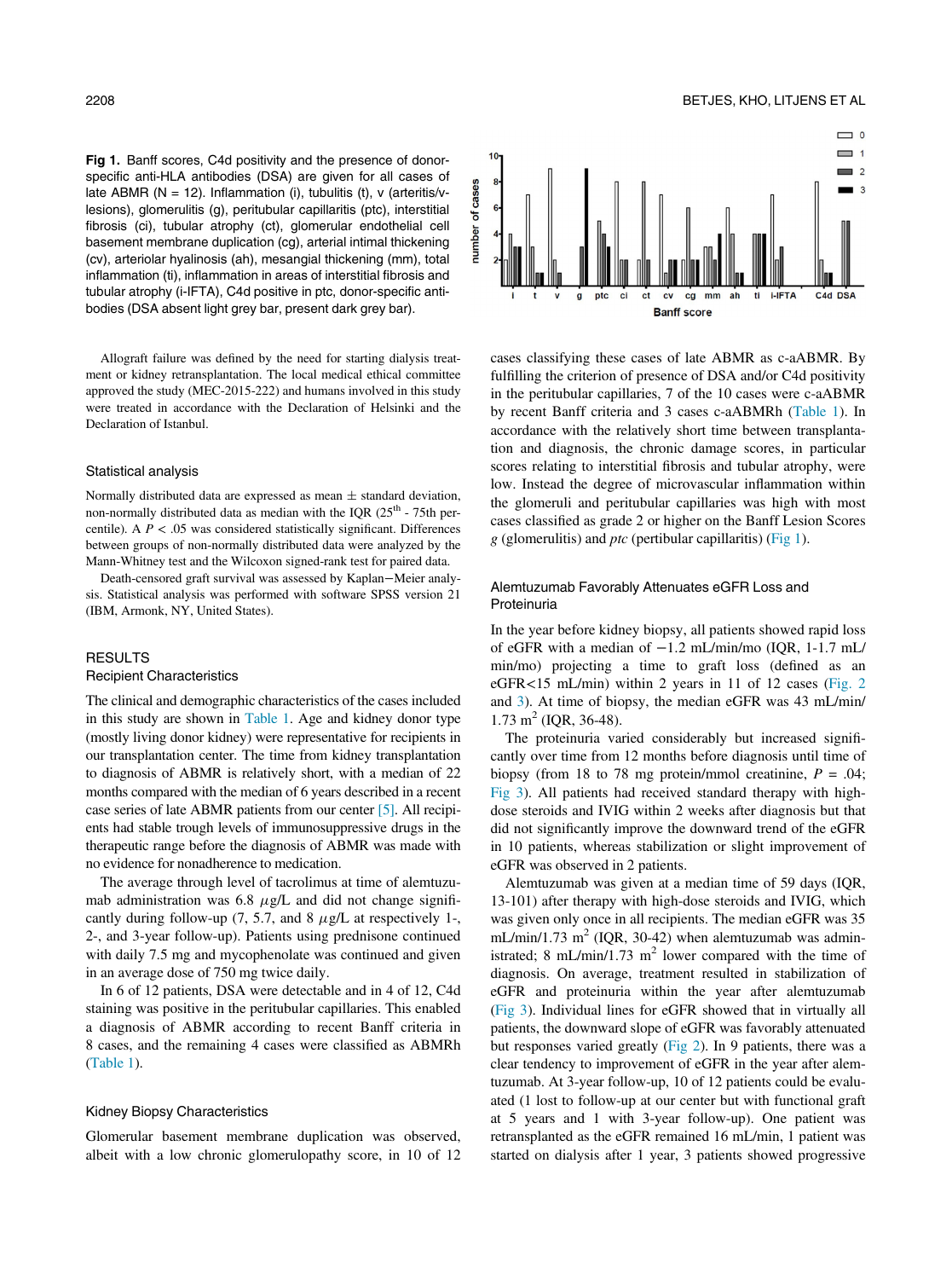<span id="page-3-0"></span>

Fig 2. Estimated glomerular filtration rate (eGFR) in the months before diagnostic biopsy, at time of alemtuzumab (ATZ), and in the months thereafter are shown for individual cases of late antibody-mediated rejection (ABMR) ( $N = 12$ ). Red line represents the median eGFR at all given points in time. Dotted lines connect the individual lines between time of diagnosis and time of ATZ administration.

loss of eGFR (1 died of malignancy and 1 of heart failure before graft failure) and the remaining 5 cases had stable eGFR (on average 44 mL/min at 12 months and 42 mL/min at 36 months).

# Graft Loss

The median follow-up was 24 months (IQR. 19-51). During follow-up, 2 patients died (1 died of cancer and the other of heart failure) and 3 patients lost their graft, resulting in a death-cen-sored graft survival of 68% at 3 years after diagnosis [\(Fig 4](#page-4-1)). In all 3 recipients who lost their graft, the Banff scores for interstitial fibrosis (ci) at diagnosis were >0. This is significantly different from the remaining 9 patients where only 2 had scores  $>0$  (P = .04). Additionally, the i-IFTA (inflammation in areas of fibrosis) scores were higher in the group with graft loss (3 of 3 >0) compared with the recipients without graft loss at followup (2 of 9 > 0;  $P = .04$ ). All other Banff scores, C4d positivity, and presence of DSA were not associated with graft survival.

#### Side Effects of Treatment

Alemtuzumab was generally well tolerated. Only 2 cases of opportunistic infections were noted. One case of symptomatic parvovirus B infection and one case of BK viral infection occurred; however, both cleared at follow-up. At follow-up, 2 urinary tract infections and 1 gastrointestinal infection occurred; neither required hospitalization.

# **DISCUSSION**

Late ABMR is considered a prevalent cause of graft loss in the long-term but currently no effective treatment is generally accepted. In our center, patients with the diagnosis of late ABMR are mostly classified as c-aABMR. The average time to diagnosis is 6 years after transplantation with a steady decrease in eGFR of about 10 mL/min/1.73 m<sup>2</sup> within 12 to 24 months before diagnosis by renal biopsy [\[10](#page-5-18)[,22](#page-5-15),[24\]](#page-5-19). In most cases, this is accompanied by an increase in proteinuria although the degree of proteinuria is highly variable. According to protocol, all our patients with c-aABMR are given high-dose methylprednisolone and IVIG, which may favorably attenuate the downward trend in eGFR and stabilize proteinuria [\[5\]](#page-5-2). Most studies show that, if untreated, graft survival of patients with late ABMR or c-aABMR is only 50% at 3 years after diagnosis on average [\[25\]](#page-5-20).

To date, there are no studies on alemtuzumab for late ABMR. Only 3 case reports described 5 patients with documented use of alemtuzumab for the treatment of ABMR with or without cellular rejection [\[26-28\].](#page-5-21) In these studies, alemtuzumab was used with plasmapheresis and IVIG, with or without rituximab. All these studies reported an initial response to therapy and a decrease in serum creatinine within 2 days to 2 weeks of therapy.

Only 1 case series has been published of 8 children who received ATG as a rescue therapy for late ABMR of their kidney transplant [\[13\].](#page-5-7) Although the authors conclude that ATG can lead to stabilization of eGFR, the follow-up was limited to only 9 months. Additionally, the time from transplantation to the diagnosis of ABMR was rather short (median 179 days) with a very steep decline in eGFR before treatment. These latter characteristics limit the generalizability of the results from this study.

In the present study, time between transplantation and caABMR diagnosis is also relatively short compared with the median of 6 years previously reported [\[5\]](#page-5-2). Also, patients had a relatively rapid loss of eGFR within the 6 months before diagnosis, a high microvascular inflammation score, and relatively low scores on chronicity lesions like glomerular basement membrane duplication, hyalinosis, and IFTA. These features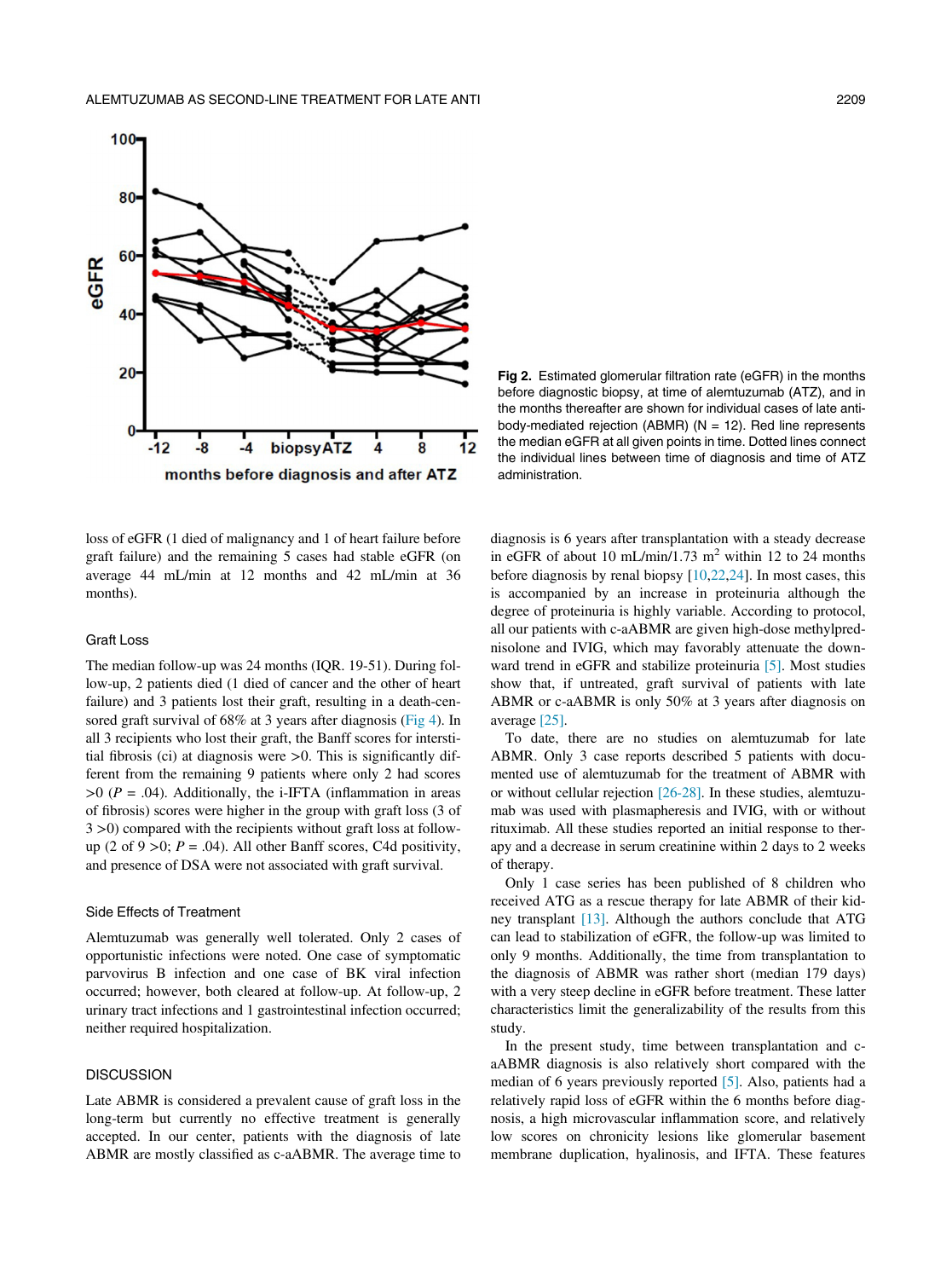<span id="page-4-1"></span><span id="page-4-0"></span>

Fig 3. (A) Box plots for estimated glomerular filtration rate (eGFR) in the months before diagnostic biopsy, at time of alemtuzumab (ATZ), and in the months thereafter for all cases ( $N = 12$ ). (B) Box plots for the urinary protein over creatinine ratio in the same time frames. Boxes represent the median (horizontal line in the box) with the 25th and 75th percentiles with whiskers showing the 10th and 90th percentiles. Data outside these latter percen-

tiles are shown as individual dots.

are quite different from most of the c-aABMR cases that have high chronicity scores, probably due to a longer duration of microvascular inflammation with little eGFR loss in the beginning of the process [[22](#page-5-15),[29\]](#page-5-22). Although generally the prognosis of c-aABMR is poor, few treating physicians are willing to treat chronic rejection with gradual loss of eGFR with a T celldepleting agent because of its unknown efficacy for this condition.

The patients selected for the current report not only had a very poor projected graft survival based on eGFR downslope before diagnosis but also showed no or little response to standard treatment with methylprednisolone/IVIG. Despite that, alemtuzumab seemed to stabilize graft function, with few side effects, in most patients. Despite this initial response, graft loss did occur, leading to a 3-year graft survival of 68%; however, this is still significantly better than anticipated by their initial





Fig 4. Death-censored graft survival of the kidney after alemtuzumab is given for late antibody-mediated rejection (ABMR) ( $N = 12$ ).

eGFR loss. Proteinuria, which is another marker of effectiveness, stabilized after alemtuzumab administration in most patients. This latter result is similar to the published case series in children with late ABMR treated with ATG and in recipients responding to high-dose steroids and IVIG [[5](#page-5-2),[13\]](#page-5-7). The results described in the present study are not definitive proof of a beneficial effect of alemtuzumab but are at least of interest. Publication of case reports and small case series are, in our opinion, important to generate new ideas and show early results of new treatments or rare cases.

Of note is that of all Banff scores, the presence of chronic interstitial fibrosis with inflammatory cells in the areas of fibrosis was related to graft failure at follow-up. This is essentially the same for c-aABMR diagnosed many years after transplantation where the presence of chronic damage in the tubulo-interstitial compartment predicts future graft failure [[22](#page-5-15)[,30](#page-5-23)]. This also, underlines that inflammatory cells within these regions of fibrosis (i-IFTA score) are important and may indicate a more severe pattern of damage by the ongoing underlying disease process [[2](#page-5-1)[,31](#page-5-24)].

This case series had obvious limitations, including the small number of cases, the selection of recipients, and the observational nature without rebiopsies of the kidney allograft. Additionally, a definitive diagnosis according to recent Banff criteria could not be made in all cases because either C4d staining was negative in the biopsy specimen or DSA could not be detected, as described extensively in the methods section.

#### **CONCLUSION**

To our knowledge, this is the first case series of late ABMR treated with alemtuzumab, indicating that there may be therapeutic potential in cases that show a rapid loss of graft function. Given the limitations of the present study, further research is